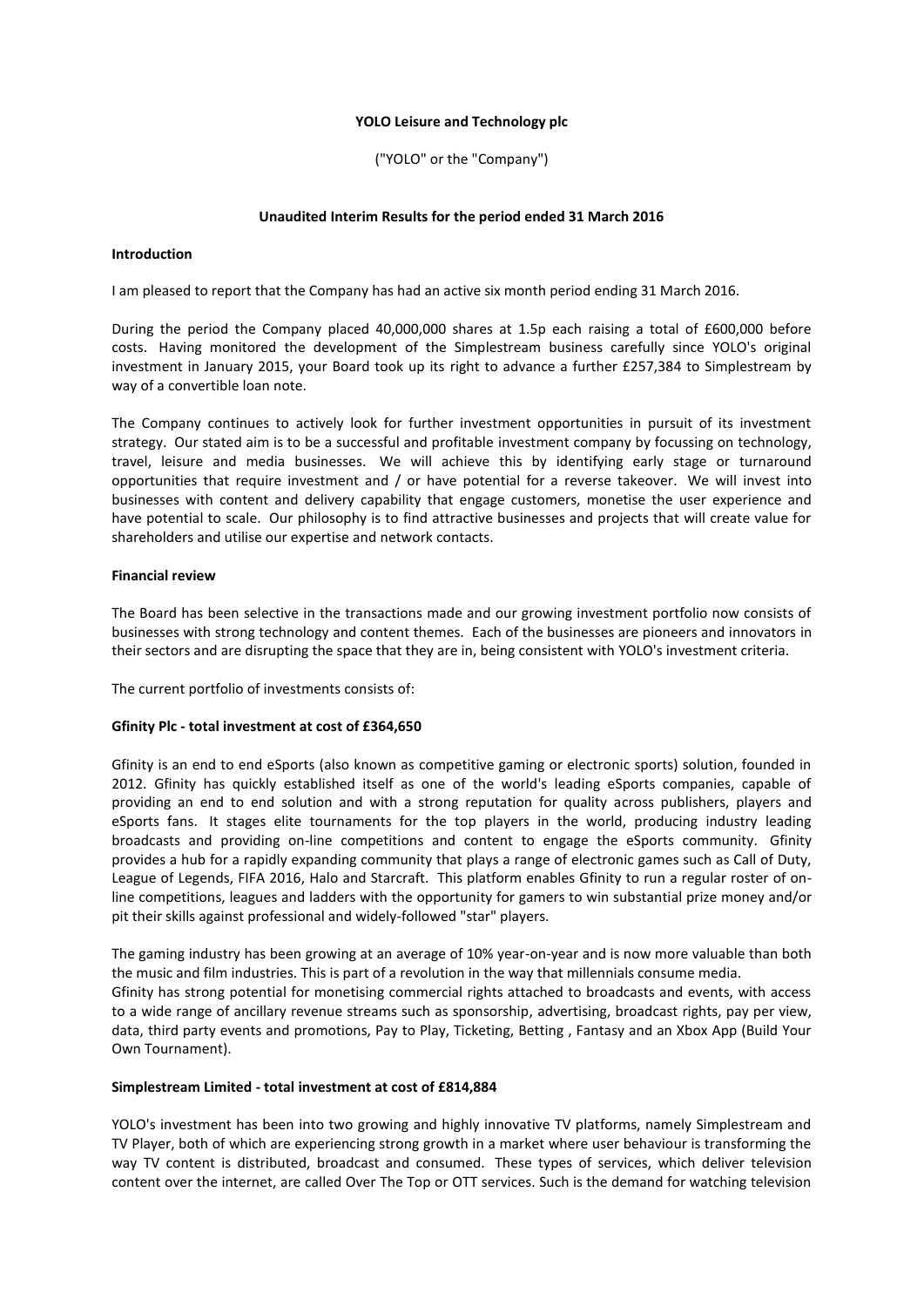online, that OTT services are forecast to grow from \$25 billion in 2014 to \$54 billion in 2029 (source: Markets & Markets - OTT Market Report 2014-2019), with over \$1 billion generated each year in the UK. The growth of OTT viewing is fueled by the continued growth of smartphone, tablet and so called "streaming stick" sales.

The Simplestream platform has already been adopted by leading entertainment broadcasters including QVC, Box Plus Network, Scripps, Turner and Discovery Networks to deliver streamlined simulcasting, real-time editing and live-to-VOD publishing of multiple channels, to any platform and device within a single unified workflow. The company has also recently announced a strategic partnership with sports distribution experts MP & Silva.

TVPlayer, a next generation B2C Over-The-Top (OTT) TV platform is now in regular use by over 540,000 monthly active users. TVPlayer is a disruptor using its in-house technology platform to reach the next generation of TV viewer who are intent on watching their media content online, whether at home or on the go. TVPlayer is fully-licensed, having entered into multi-year content licensing agreements with a wide range of both free-to-air and subscription television broadcasters. It streams over 100 of the UK's most popular TV channels to PCs, mobiles, tablets, Apple TV, Amazon Fire TV, Samsung Smart TV and various set-top-boxes.

TVPlayer generates revenue through two business models; firstly an ad-supported free-to-air TVPlayer service with 100+ channels and secondly a paid subscription service with TVPlayer Plus, which is the first service of its kind to offer premium channels in the UK without a contract, providing 25 additional premium channels for a monthly fee of between £4.99 and £6.99. Launched in October 2015 with no marketing to date, TVPlayer Plus already has an impressive 5,000 subscribers paying a monthly fee with a further 5,000 trialists.

Both the TV Player and Simplestream businesses are well positioned to capitalise on the growth and user opportunities within the UK and International markets.

### **Audioboom Group Plc - total investment at cost of £275,654**

**AudioBoom Group Plc** - AudioBoom works with some of the biggest names in sports and media such as the NFL, Premier League and BBC. The AudioBoom platform allows partners and users to bring non-music (radio) content to millions of listeners worldwide via the website, embedded players, apps, Facebook and Twitter.

Audioboom is an audio player software platform that enables the creation, broadcast and syndication of audio content across multiple networks and geographies. The platform enables partners to deliver their content to millions of listeners worldwide via embedded (in websites) players, mobile applications, Facebook & Twitter integration. In the UK and US around 90% of the adult population still listen to radio and advertisers spend billions of dollars to reach them. However, the listening experience is shifting from streams to podcasting or radio on demand and advertisers are willing to pay more for the targeted "listens". The platform enables short-form audio playback over a number of channels; embedded in their own website, via the Audioboom website and app, Twitter or Facebook feeds, and submitted to iTunes as a podcast.

Audioboom is highly scalable and operates in a global market serving an international audience with 4.6m registered users on their own website and App platform. While its content is mostly English language, there is no barrier to content in other languages. Going forward the company expects the highest listenership growth in the US and Asia (driven by momentum in partner content rather than Audioboom B2C marketing). Each "listen" is a revenue opportunity for the Company. Total listens for FY15 exceeded 300 million (12 months to 30 November 2014: 180 million).

The focus has now switched to monetising the strategy. Audioboom forecasts 600 million "listens" for the FY 2016 (11.5m/ week) generating £1m of sales and providing a base for a substantial revenue ramp in FY17.

#### **Other achievements**

On 20 January 2016 the Company completed a placing of 40m ordinary 1p shares for gross proceeds of £600,000 and issued warrants for 10m shares at an exercise price of 1.8p. On 29 January 2016, the Company completed a further investment in Simplestream Ltd by investing £257,384 through a convertible loan note in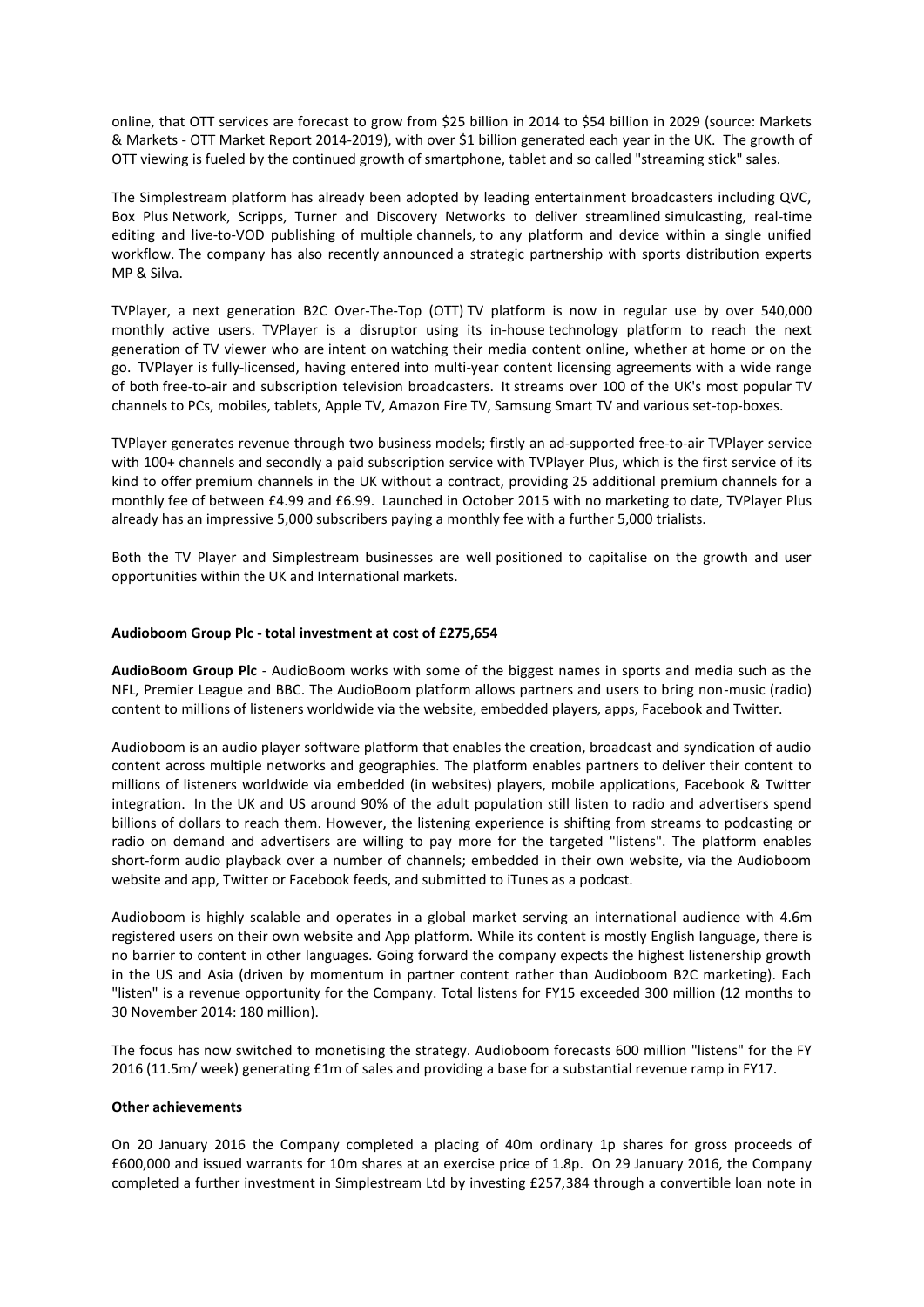Simplestream ("Loan Notes"). The Loan Notes bear interest at a rate of 8% per annum and are repayable on or before 16 July 2018. In the event that the Loan Notes are not repaid by that date, or if Simplestream raises at least £500,000 though an issue of equity, the Loan Notes are convertible at the option of the Company into equity shares in Simplestream.

#### **Post balance sheet events**

The board continues to evaluate and consider investment opportunities in the technology, travel, leisure and media sectors and will only make investments in those projects which the board believes will create value for shareholders.

I would also like to thank our shareholders and advisors for continuing to support the board and our vision.

Simon Robinson Chairman

2 June 2016

### **YOLO Leisure and Technology plc** Simon Lee Robinson simon.robinson @yoloplc.com **Cairn Financial Advisers LLP** Sandy Jamieson, Emma Earl Tel: +44 20 7148 7900 **Peterhouse Corporate Finance Limited** (Sole broker) Duncan Vasey / Lucy Williams Tel: + 44 20 7220 9797 **Walbrook PR Ltd** Tel: +44 20 7933 8787 or

[yolo@walbrookpr.com](mailto:yolo@walbrookpr.com) Paul McManus **Mob: +44 7980 541 893** Sam Allen Mob: +44 7884 664 686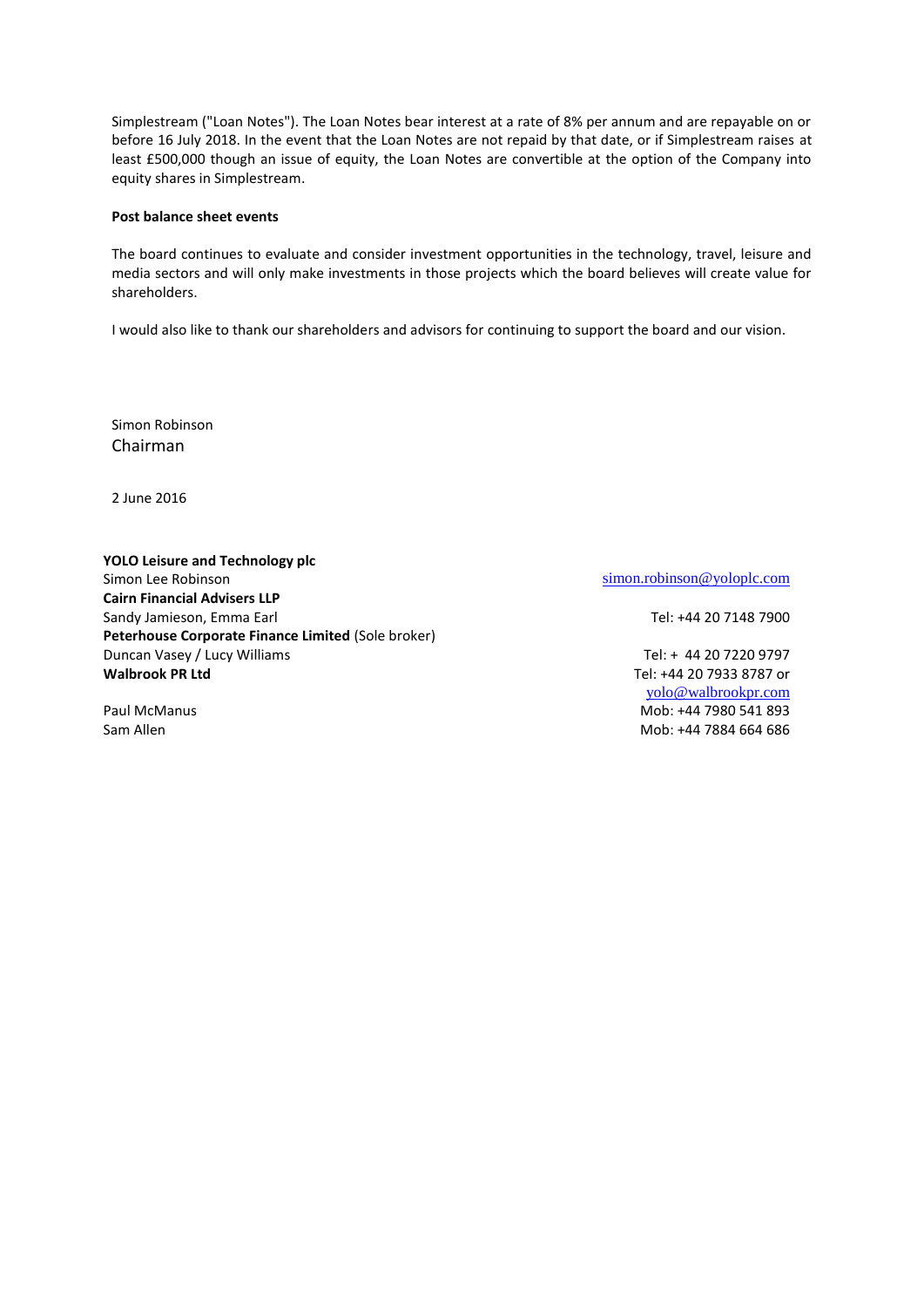## **INTERIM STATEMENT OF COMPREHENSIVE INCOME FOR THE SIX MONTHS ENDED 31 MARCH 2016**

|                                                                                                                                                        | <b>Notes</b> | <b>Unaudited</b><br>six months ended<br>31 March 2016<br>£ | <b>Unaudited</b><br>six months ended<br>31 March 2015<br>£ |
|--------------------------------------------------------------------------------------------------------------------------------------------------------|--------------|------------------------------------------------------------|------------------------------------------------------------|
| Other income                                                                                                                                           |              | 7,000                                                      | 2,333                                                      |
| Unrealised (loss)/gain on remeasurement to fair<br>value                                                                                               | 3            | (318, 506)                                                 | 151,957                                                    |
| Administrative expenses                                                                                                                                |              | (127, 917)                                                 | (123, 311)                                                 |
| (LOSS) / PROFIT FROM OPERATIONS BEFORE<br><b>FINANCING ACTIVITIES</b>                                                                                  |              | (439, 423)                                                 | 30,979                                                     |
| Finance income                                                                                                                                         |              | 5                                                          | 328                                                        |
| (LOSS) / PROFIT BEFORE TAX                                                                                                                             |              | (439, 418)                                                 | 31,307                                                     |
| Tax                                                                                                                                                    |              |                                                            |                                                            |
| (LOSS) / PROFIT FOR THE PERIOD                                                                                                                         |              | (439, 418)                                                 | 31,307                                                     |
|                                                                                                                                                        |              |                                                            |                                                            |
| TOTAL COMPREHENSIVE (EXPENSE) / INCOME<br>FOR THE PERIOD                                                                                               |              | (439, 418)                                                 | 31,307                                                     |
| (Loss) / Profit before tax and total comprehensive (expense) / income for the period are all attributable to the<br>equity shareholders of the parent. |              |                                                            |                                                            |

| (Loss) / Profit per share |         |                   |
|---------------------------|---------|-------------------|
| Basic                     | (0.29)p | 0.03 <sub>p</sub> |
| Diluted                   | (0.24)p | 0.03 <sub>p</sub> |

Income and profit from operations for the current period all derive from continuing operations.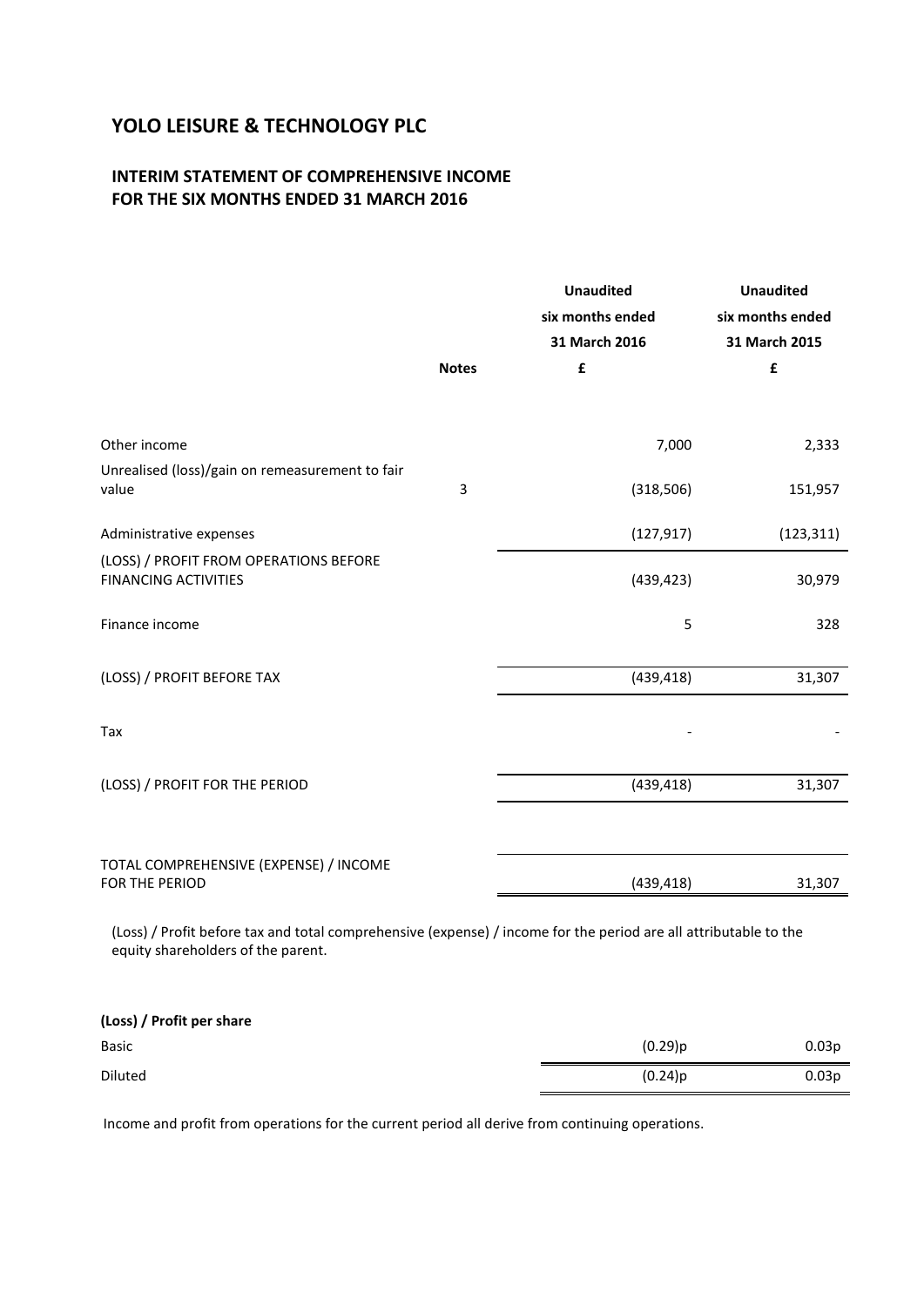### **INTERIM STATEMENT OF FINANCIAL POSITION FOR THE SIX MONTHS ENDED 31 MARCH 2016**

|                                                           |              | <b>Unaudited</b><br>31 March<br>2016 | <b>Audited</b><br>30 September<br>2015 |
|-----------------------------------------------------------|--------------|--------------------------------------|----------------------------------------|
|                                                           | <b>Notes</b> | £                                    | £                                      |
| <b>ASSETS</b>                                             |              |                                      |                                        |
| <b>Non-current assets</b>                                 |              |                                      |                                        |
| Investments                                               | 3            | 1,169,724                            | 1,230,846                              |
| <b>Current assets</b>                                     |              | 1,169,724                            | 1,230,846                              |
| Trade and other receivables                               |              | 14,044                               | 16,549                                 |
| Cash and cash equivalents                                 | 4            | 231,393                              | 41,901                                 |
|                                                           |              | 245,437                              | 58,450                                 |
| <b>TOTAL ASSETS</b>                                       |              | 1,415,161                            | 1,289,296                              |
| <b>EQUITY AND LIABILITIES</b>                             |              |                                      |                                        |
| <b>Equity</b>                                             |              |                                      |                                        |
| Share capital                                             | 5            | 2,582,954                            | 2,182,954                              |
| Share premium account                                     |              | 7,617,273                            | 7,439,303                              |
| Retained earnings                                         |              | (8,811,243)                          | (8,371,825)                            |
| Total equity attributable to equity holders of the parent |              | 1,388,984                            | 1,250,432                              |
| <b>Current liabilities</b>                                |              |                                      |                                        |
| Trade and other payables                                  |              | 26,177                               | 38,864                                 |
| <b>Total liabilities</b>                                  |              | 26,177                               | 38,864                                 |
|                                                           |              |                                      |                                        |
| <b>TOTAL EQUITY AND LIABILITIES</b>                       |              | 1,415,161                            | 1,289,296                              |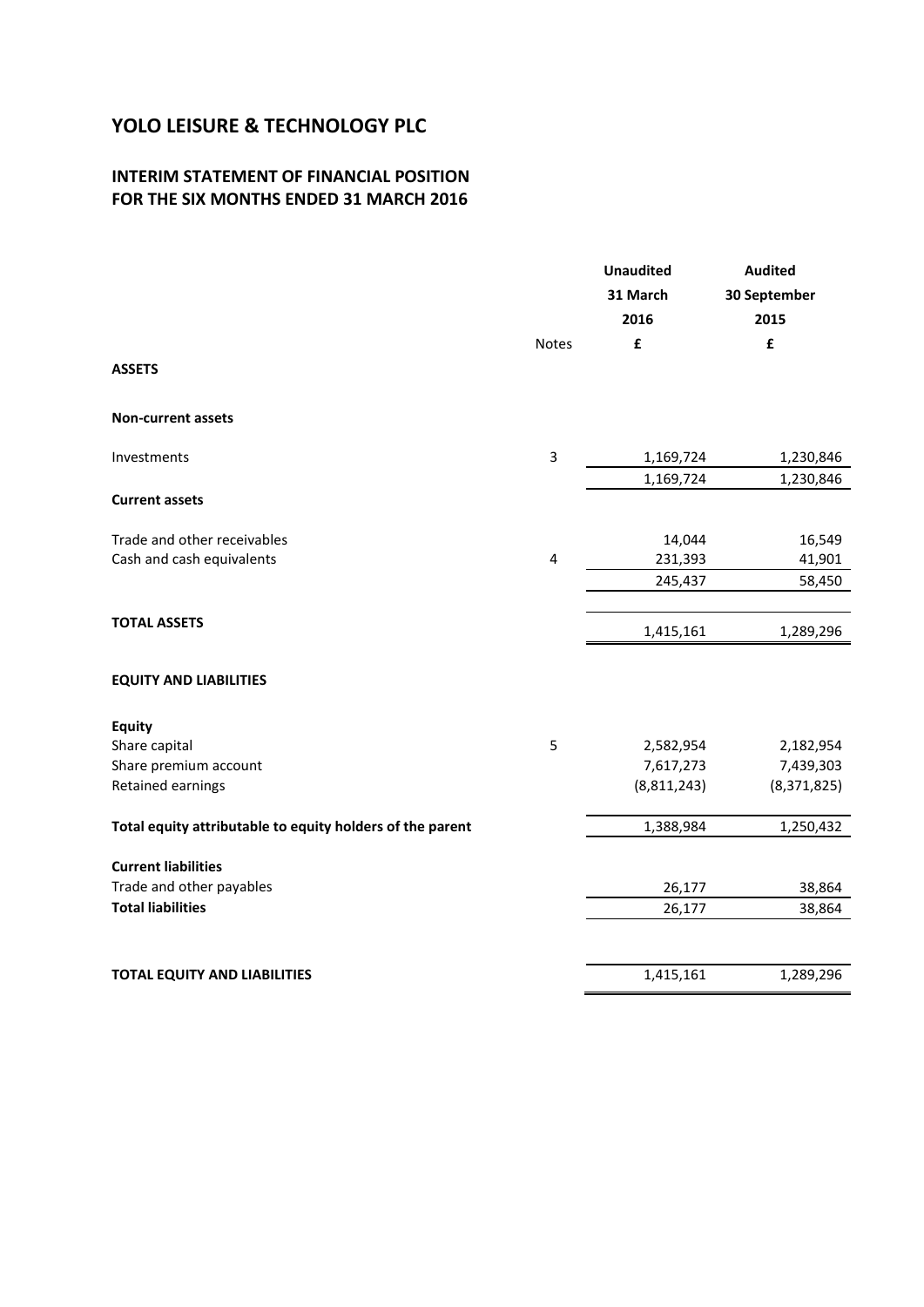## **INTERIM STATEMENT OF CHANGES IN EQUITY FOR THE SIX MONTHS ENDED 31 MARCH 2016**

|                                            | <b>Share</b><br>capital | <b>Share</b><br>Premium<br><b>Account</b> | <b>Retained</b><br><b>Earnings</b> | <b>Total</b> |
|--------------------------------------------|-------------------------|-------------------------------------------|------------------------------------|--------------|
|                                            | £                       | £                                         | £                                  | £            |
| Audited as at 1 October 2014               | 1,813,675               | 7,197,319                                 | (8, 126, 905)                      | 884,089      |
| Total comprehensive expense for the period |                         |                                           |                                    |              |
|                                            |                         |                                           | 31,307                             | 31,307       |
| Share issue                                | 355,577                 | 266,673                                   |                                    | 622,250      |
| Cost of new issue                          |                         | (28, 800)                                 |                                    | (28, 800)    |
| Unaudited as at 31 March 2015              | 2,169,252               | 7,435,192                                 | (8,095,598)                        | 1,508,846    |
| <b>Audited as at 1 October 2015</b>        | 2,182,954               | 7,439,303                                 | (8,371,825)                        | 1,250,432    |
| Total comprehensive income for the period  |                         |                                           | (439, 418)                         | (439, 418)   |
| Share Issue                                | 400,000                 | 200,000                                   |                                    | 600,000      |
| Cost of new issue                          |                         | (22,030)                                  |                                    | (22,030)     |
| Unaudited as at 31 March 2016              | 2,582,954               | 7,617,273                                 | (8,811,243)                        | 1,388,984    |

All equity is attributable to equity shareholders of the parent.

### **Share premium**

Represents amounts subscribed for share capital in excess of its nominal value, net of directly attributable issue costs.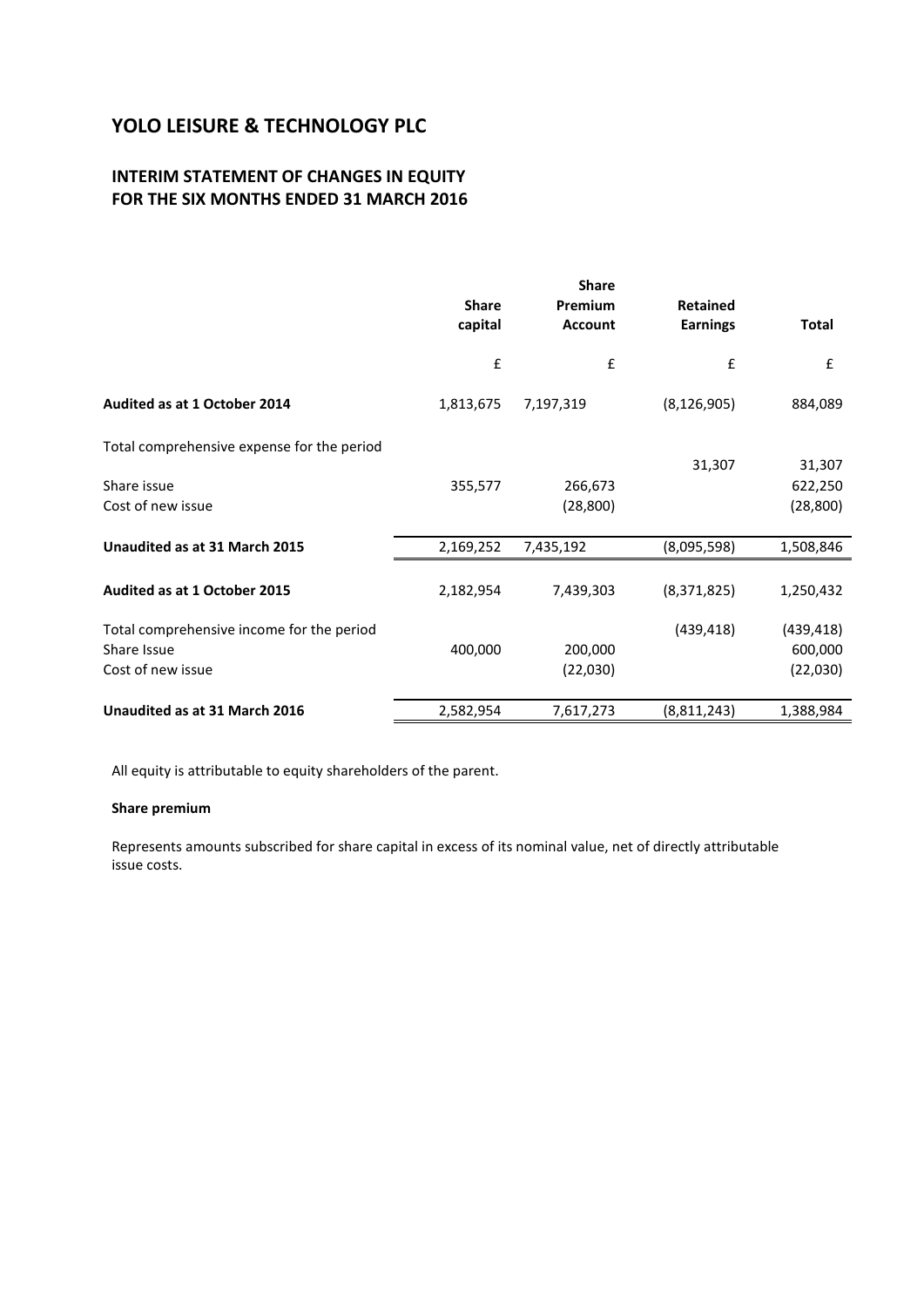## **INTERIM STATEMENT OF CASH FLOWS FOR THE SIX MONTHS ENDED 31 MARCH 2016**

|                                                        | <b>Unaudited</b><br>six months ended<br>31 March 2016<br>£ | <b>Unaudited</b><br>six months ended<br>31 March 2015<br>£ |
|--------------------------------------------------------|------------------------------------------------------------|------------------------------------------------------------|
|                                                        |                                                            |                                                            |
| <b>Operating activities</b>                            |                                                            |                                                            |
| (Loss) / Profit before tax                             | (439, 418)                                                 | 31,307                                                     |
| Loss / (Gain) on current fair value adjustment         | 318,506                                                    | (151, 957)                                                 |
| Changes in working capital:                            |                                                            |                                                            |
| Decrease / (increase) in trade and other receivables   | 8,806                                                      | (20, 633)                                                  |
| (Decrease)/increase in trade and other payables        | (18, 987)                                                  | (2, 155)                                                   |
| Net cash (used)/generated in operating activities      | (131,093)                                                  | (143, 438)                                                 |
| <b>Investing activities</b>                            |                                                            |                                                            |
| Investments                                            | (257, 385)                                                 | (1, 167, 639)                                              |
| Net cash used in investing activities                  | (257, 385)                                                 | (1, 167, 639)                                              |
| <b>Financing activities</b>                            |                                                            |                                                            |
| Net proceeds from issue of shares                      | 577,970                                                    | 593,451                                                    |
| Net cash used in financing activities                  | 577,970                                                    | 593,451                                                    |
|                                                        |                                                            |                                                            |
| <b>Taxation</b>                                        |                                                            |                                                            |
| Net increase / (decrease) in cash and cash equivalents | 189,492                                                    | (717, 626)                                                 |
| Cash and cash equivalents at the start of the period   | 41,901                                                     | 912,301                                                    |
| Cash and cash equivalents at the end of the period     | 231,393                                                    | 194,675                                                    |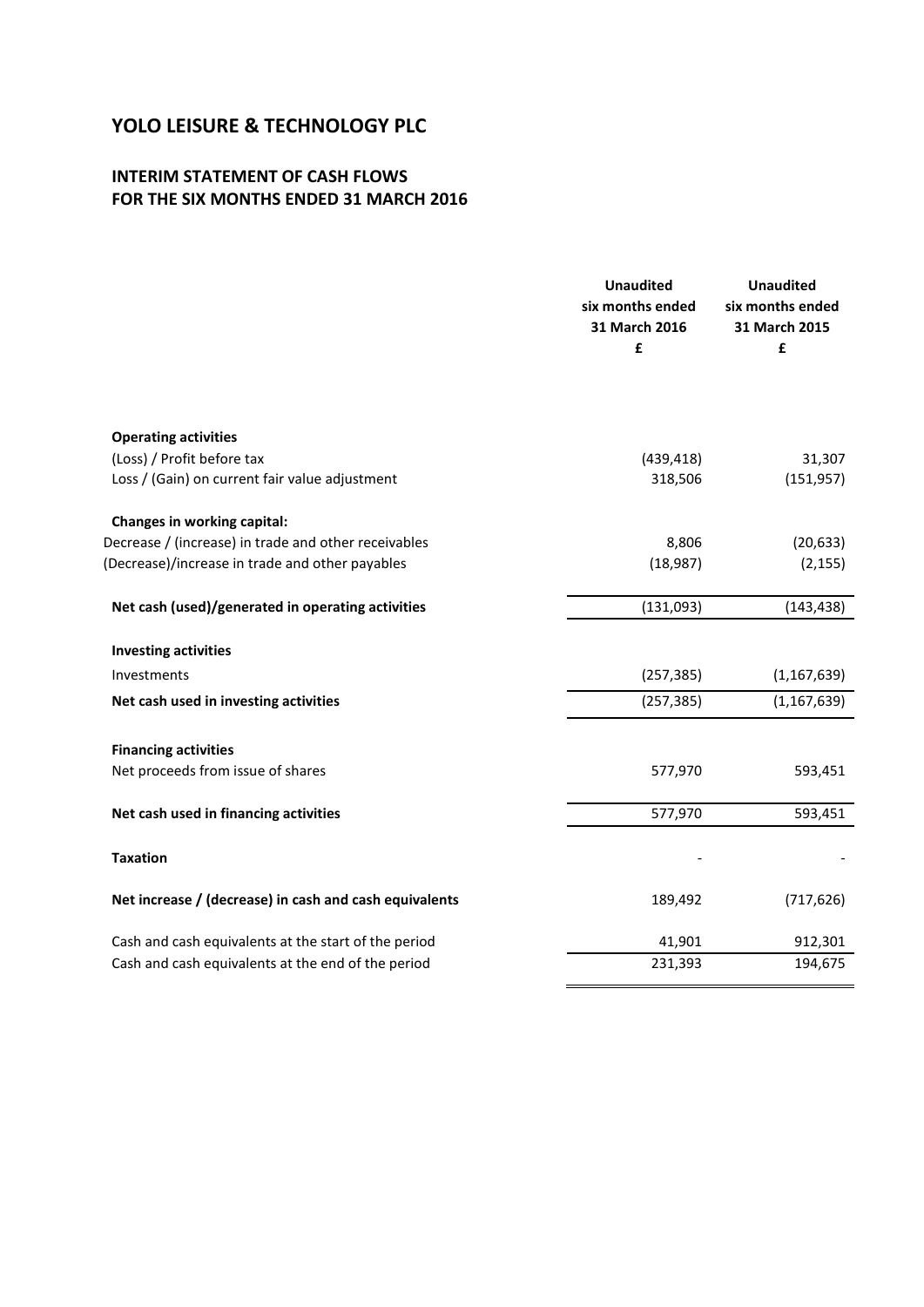## **NOTES TO THE INTERIM FINANCIAL INFORMATION FOR THE SIX MONTHS ENDED 31 MARCH 2016**

### **1 General information**

YOLO Leisure & Technology Plc ('the Company') is an investment company as defined under AIM Rule 15.

The Company is a publicly listed company on AIM, is incorporated and domiciled in England and its registered office is 18 Buckingham Gate, London, SW1E 6LB.

This interim financial information was approved for issue on 2 June 2016.

### **2 Accounting policies**

### **2.1 Basis of preparation**

The interim financial information comprises the Statements of Financial Position at 31 March 2016 and 30 September 2015 and the Statements of Comprehensive Income, Changes in Equity and Cash Flows for the periods ended 31 March 2016 and 31 March 2015 and the related notes of YOLO Leisure & Technology Plc, (hereinafter referred to as 'the interim financial information).

The interim financial information has been prepared in accordance with IAS 34, 'Interim Financial Reporting' as adopted by the European Union. In preparing this information, management have used the accounting policies set out in the Company's annual financial statements as at 30 September 2015.

This interim financial information does not constitute a set of statutory accounts under the requirements of the Companies Act 2006 and is neither audited nor reviewed. The comparative figures for the financial year ended 30 September 2015 are an extract from the Company's 2015 financial statements, which have been reported on by the Company's auditors and delivered to the Registrar of Companies. The report of the auditors was unqualified.

This document (the Interim Statement 2016) will be published on the company's website and will be publicly available from the London Stock Exchange regulatory publications. The maintenance and integrity of the YOLO Leisure & Technology Plc website is the responsibility of the directors. Legislation in the UK governing the preparation and dissemination of accounts may differ from legislation in other jurisdictions.

#### **2.2 Going concern**

The company's activities, together with the factors likely to affect its future development and performance, the financial position of the company, its cashflow and liquidity position have been considered by the directors and the Board is of the opinion that there are sufficient funds available to continue as a going concern for the foreseeable future. The Board is also planning to raise additional funds to continue to carry out its investment strategy as opportunities arise. Accordingly the Board consider it appropriate to adopt the going concern basis in preparing these condensed financial statements.

### **2.3 Investments**

Financial assets and liabilities are fair valued using a hierarchy that reflects the significance of the inputs used in making the fair value assessment. The fair value hierarchy has the following levels:

Level 1: quoted prices (unadjusted) in active markets for identical assets or liabilities.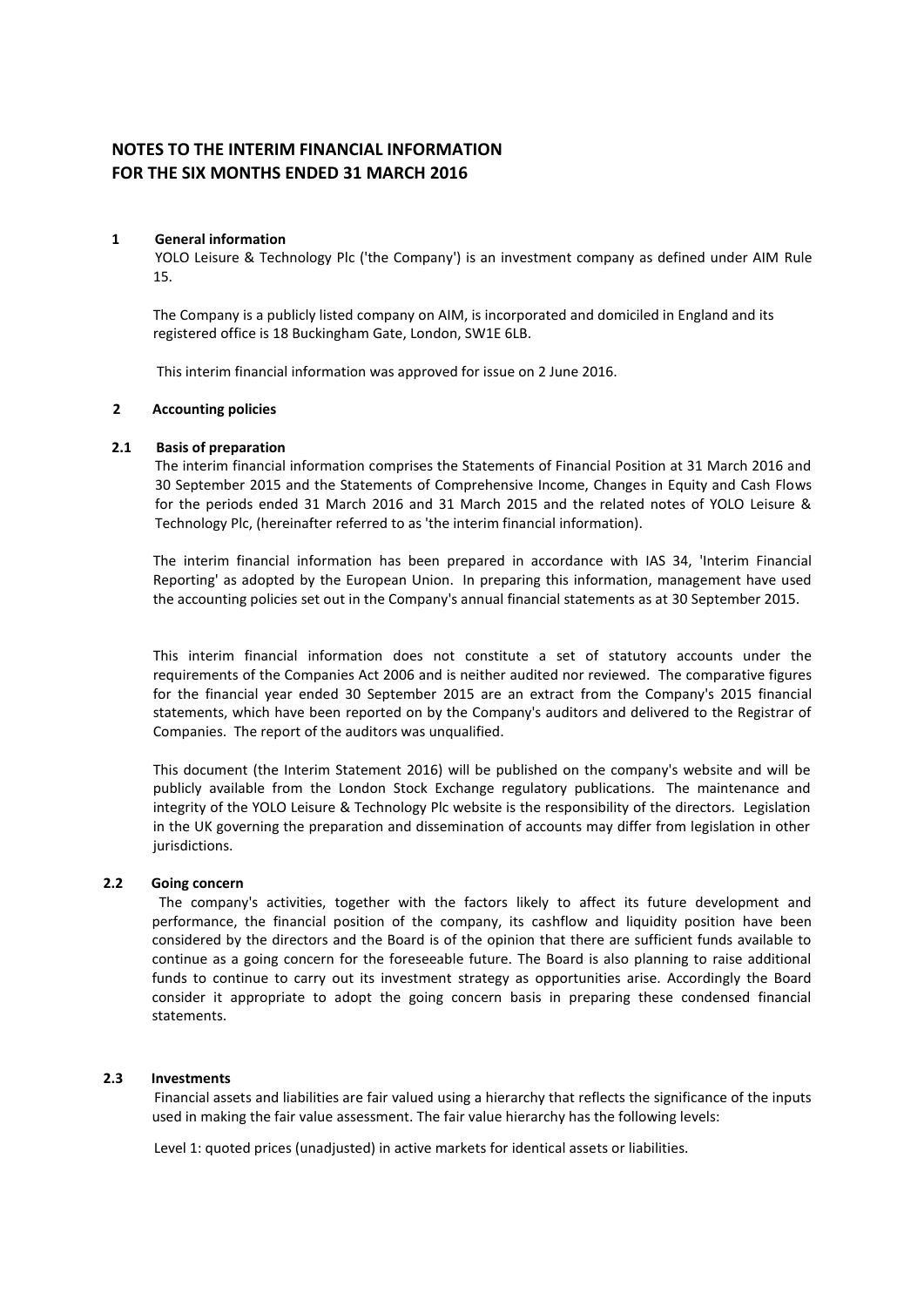Level2: inputs other than quoted prices for identical assets or liabilities, either directly (i.e. as prices) or indirectly (i.e. derived from prices).

Level3: inputs for the assets or liabilities that are not based on observable market data (unobservable inputs).

#### **3 Investments**

| $\overline{\phantom{a}}$                          | <b>Listed</b><br>£ | <b>Unlisted</b><br>£ | <b>Total</b><br>£ |
|---------------------------------------------------|--------------------|----------------------|-------------------|
| Audited fair value at 30 September<br>2015        | 673,346            | 557,500              | 1,230,846         |
| Cost of acquisitions during the period            | ٠                  | 257,384              | 257,384           |
| Unrealised loss on remeasurement to<br>fair value | (318,506)          | -                    | (318,506)         |
| Unaudited fair value at 31 March<br>2016          | 354,840            | 814,884              | 1,169,724         |

### **4. Cash and cash equivalents**

For the purpose of the interim cash flow statement, cash and cash equivalents are comprised of the following:

|   |                                                                | <b>Unaudited</b><br>31 March<br>2016 | <b>Unaudited</b><br>31 March<br>2015 |
|---|----------------------------------------------------------------|--------------------------------------|--------------------------------------|
|   |                                                                | £                                    | £                                    |
|   | Cash at bank and in hand                                       | 231,393                              | 194,675                              |
|   |                                                                | <b>Unaudited</b>                     | <b>Unaudited</b>                     |
| 5 | Share capital                                                  | six months ended<br>31 March 2016    | Six months ended<br>31 March 2015    |
|   |                                                                | £                                    | £                                    |
|   | <b>Issued and fully paid</b><br>As at 31 March 2015            |                                      |                                      |
|   | Ordinary shares (137,552,547 shares of 1p each)                | 1,375,526                            | 1,375,526                            |
|   | Deferred shares (8,819,181 shares of 9p each)                  | 793,726                              | 793,726                              |
|   | Warrant exercised (1,370,211 shares of 1p each)                | 13,702                               |                                      |
|   | 20 January 2016 share placement (40,000,000 shares of 1p each) |                                      |                                      |
|   |                                                                | 400,000                              |                                      |
|   |                                                                | 2,582,954                            | 2,169,252                            |

**Dividends paid and proposed**